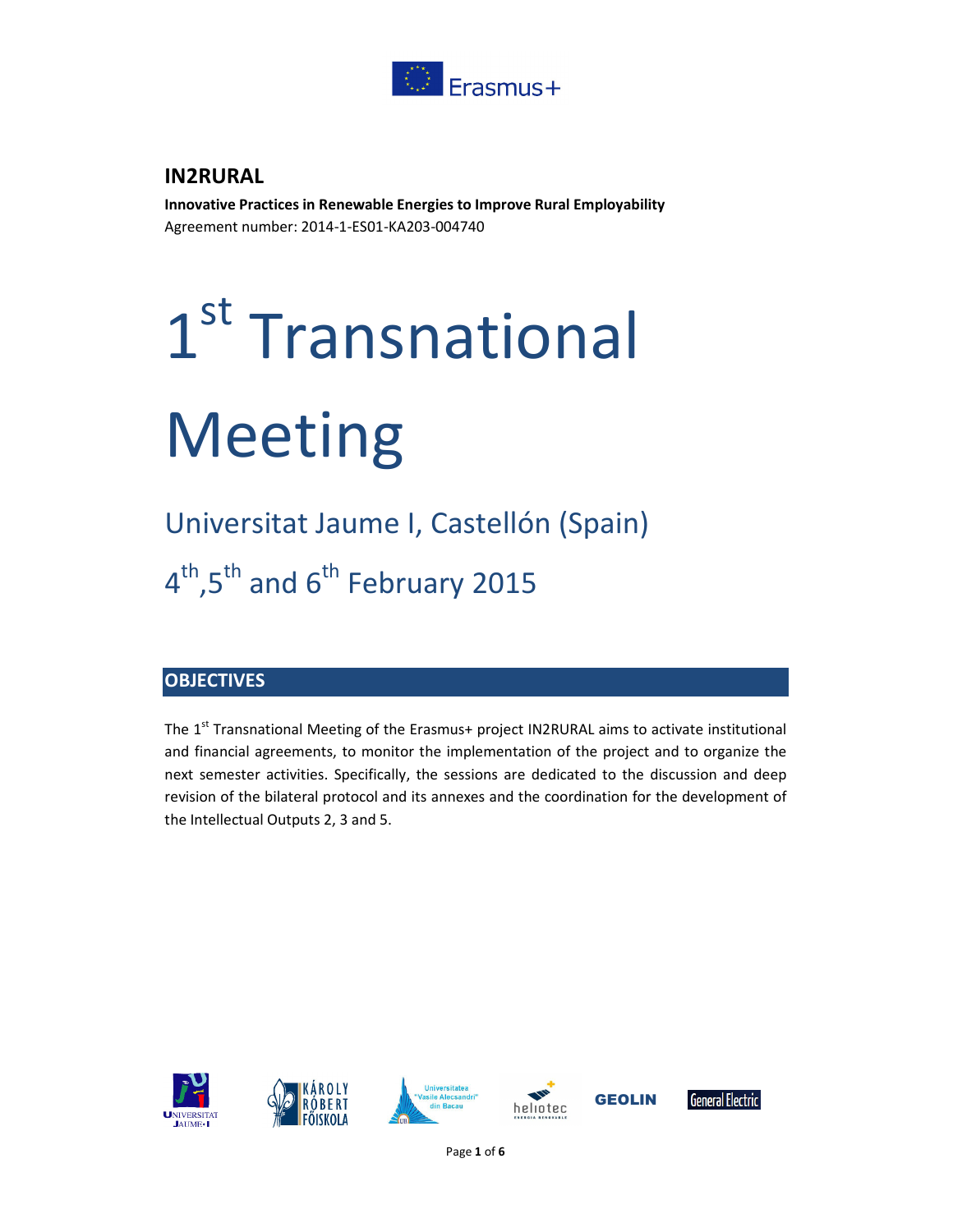

# **PROGRAMME**

# **WEDNESDAY 4TH FEBRUARY 2015**

| 12.30-13.00 h. | Departure from Hotel Doña Lola to Universitat Jaume I<br>Place: Hotel Doña Lola (Hall)<br>Coordinated by: Leonor Hernández and Isabel Giménez |
|----------------|-----------------------------------------------------------------------------------------------------------------------------------------------|
| 13.00-14.00 h. | Lunch                                                                                                                                         |
|                | Place: School of Technology and Experimental Sciences (ESCTE)                                                                                 |
| 14.00-14.15 h. | Welcome and participants introduction                                                                                                         |
|                | Place: Seminar TC2340DS (ESCTE)                                                                                                               |
|                | Coordinated by: José Enrique Julià, Director of the Department of                                                                             |
|                | <b>Mechanical Engineering and Construction</b>                                                                                                |
| 14.15-17.45 h. | Presentation of the protocol (version approved by UJI juridical services).                                                                    |
|                | Discussion among the participants. Session I                                                                                                  |
|                | Place: Seminar TC2340DS (ESCTE)                                                                                                               |
|                | Coordinated by: Leonor Hernández and Isabel Giménez                                                                                           |
| 17.45-18.00 h. | Delivery of documentation by the participants to justify the attendance to                                                                    |
|                | the Transnational Meeting<br>Place: Seminar TC2340DS (ESCTE)<br>Coordinated by: Leonor Hernández and Isabel Giménez                           |
|                |                                                                                                                                               |

*Free dinner* 









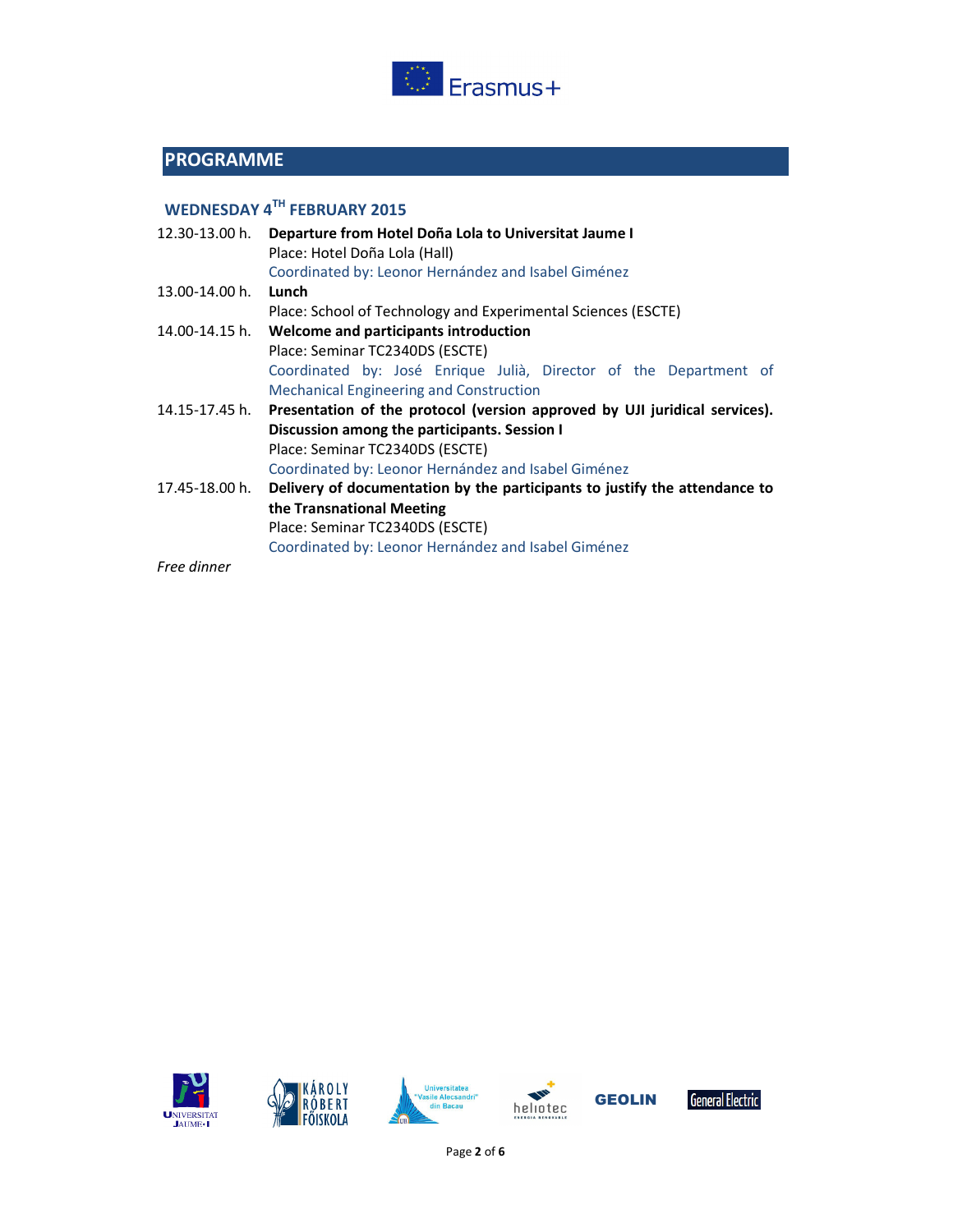

# **THURSDAY 5TH FEBRUARY 2015**

| 8.30 h.           | Departure from Hotel Doña Lola to Universitat Jaume I<br>Place: Hotel Doña Lola (Hall)<br>Coordinated by: Leonor Hernández and Isabel Giménez                                                                                                |
|-------------------|----------------------------------------------------------------------------------------------------------------------------------------------------------------------------------------------------------------------------------------------|
| $9.00 - 11.00$ h. | Presentation of the protocol (version approved by UJI juridical services).<br>Discussion among the participants. Session II<br>Place: Seminar TC2340DS (ESCTE)<br>Coordinated by: Leonor Hernández and Isabel Giménez                        |
| 11.00-13.00 h.    | Intellectual Output 2: Methodology and study of prospective and training<br>needs of renewable energies market for local development<br>Place: Seminar TC2340DS (ESCTE)<br>Coordinated by: Raul Burriel, Leonor Hernández and Isabel Giménez |
| 13.00-13.30 h.    | Institutional group photo<br>Place: Agora<br>Coordinated by: Official UJI photographer                                                                                                                                                       |
| 13.30-14.00 h.    | Institutional meeting with the Vice-president of Internationalization,<br><b>Cooperation and Multilingualism</b><br>Place: Room 322 (Rector's Office Building)<br>Coordinated by: Inmaculada Fortanet (Vice-president)                       |
| 14.00-15.00 h.    | Lunch<br>Place: ESCTE                                                                                                                                                                                                                        |
| 15.00-18.30 h.    | Field visit to Vall d'Uixó<br>Heliotec and Photovoltaic park<br>Life Ecocitric (pilot biomass plant)<br>Coordinated by: Jose Segarra (Heliotec)                                                                                              |

20.30-22.00 h. **Dinner**  Place: Vall d'Uixó



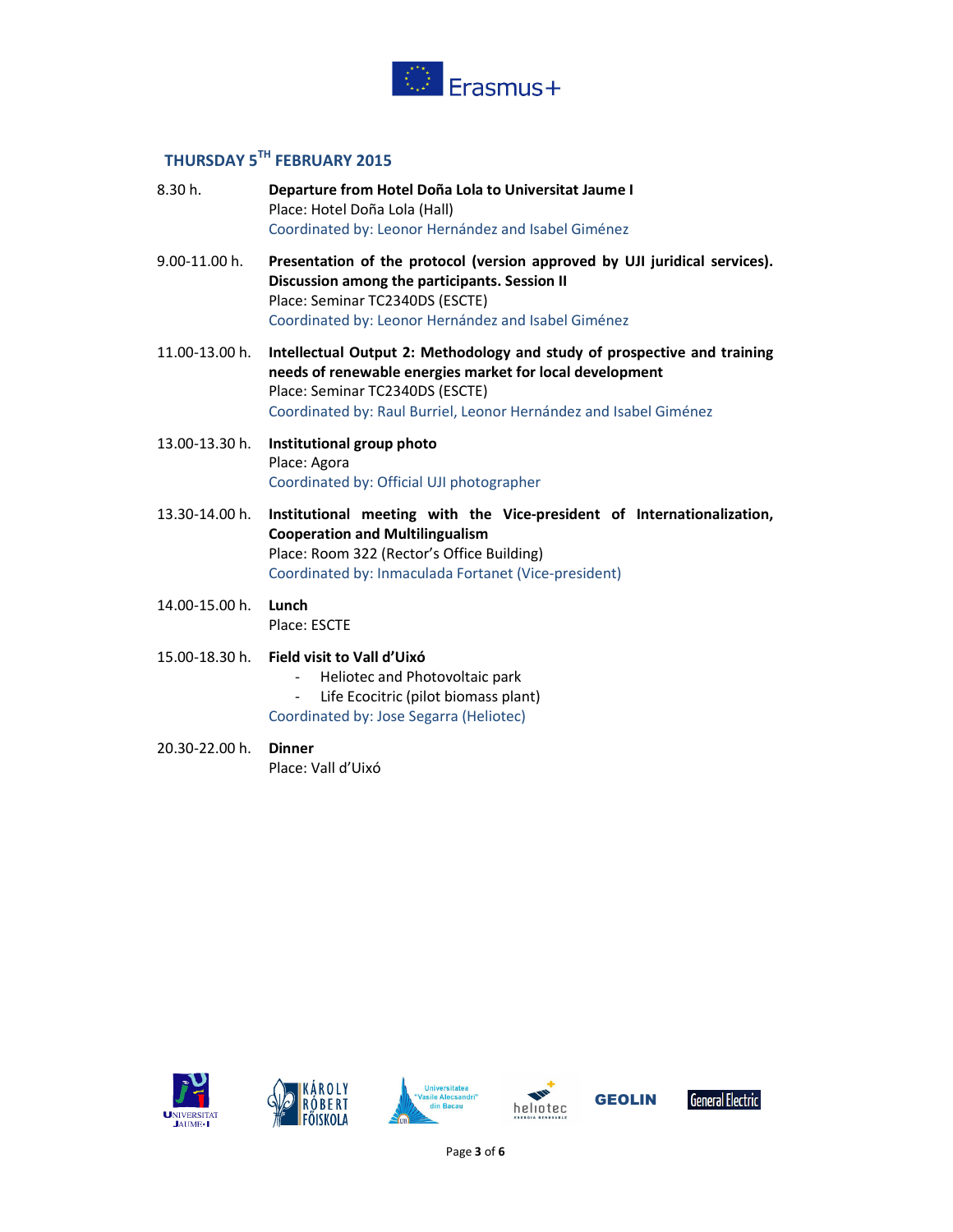

## **FRIDAY 6TH FEBRUARY 2015**

- 8.30 h. **Departure from Hotel Doña Lola to Universitat Jaume I**  Coordinated by: Leonor Hernández and Isabel Giménez
- 9.00-10.45 h. **Intellectual Output 3: Design and production of material to present the project to target collaborators**  Place: Seminar TC2340DS (ESCTE) Coordinated by: Gabriel Puiu
- 10.45-12.30 h. **Intellectual Output 5: Open Educational Resources for "Effective use of virtual learning platform and ICT tools for online courses"**  Place: Seminar TC2340DS (ESCTE) Coordinated by: ZoltánBujdosó
- 12.30-13.00 h. **Evaluation of the First Transnational Meeting and suggestions for the Second Transnational Meeting**  Place: Seminar TC2340DS (ESCTE) Coordinated by: All the participants
- 13.00-14.00 h. **Lunch**  Place: ESCTE











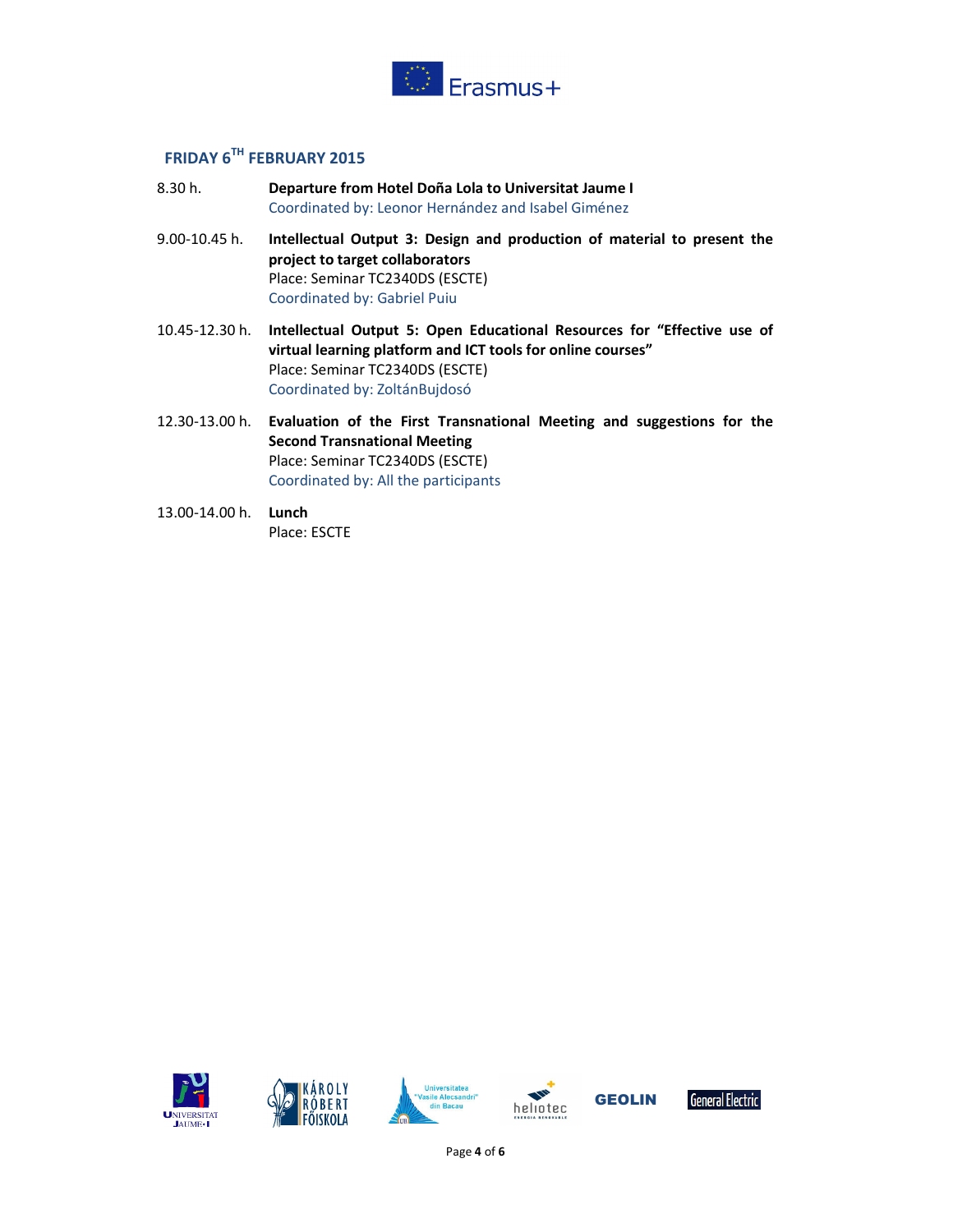

## **ATTENDANTS**

#### Representing IN2RURAL project

- Károly Róbert Főiskola (KRF): Zoltán Bujdosó
- Universitat Jaume I (UJI): Leonor Hernández and Isabel Giménez
- Universitatea Vasile Alecsandri din Bacău (UB): Gabriel Puiu
- General Electric (GE): Valerica Rusu
- Heliotec (HE): Jose Segarra

#### With the collaboration of

Zsuzsanna Busa (KRF), Veronika Major-Kathi (KRF), Liliana Topliceanu (UB), Inmaculada Fortanet (UJI), Enrique Julià (UJI), David Joan Marí (UJI) and Raul Burriel (UJI)

#### **DOCUMENTS TO JUSTIFY THE ATTENDANCE TO THE MEETING**

To justify the attendance to the meeting, all the participants will bring the following documents:

- Photocopy of the Passport or the National Identity Card
- Certification proving that the participant belongs to the partner institution (Annex).
- Flight ticket and boarding pass

## **BUDGET AND FUNDING PROCEDURE**

The amount allocated for the transnational meetings depends on the travel distance from the origin to the destiny:

- a) To travel from Hungary to Spain (travel distance between 100 and 1,999 km):**575 EUR** per participant per meeting.
- b) To travel from Romania to Spain (travel distance of more than 2,000 km):**760 EUR** per participant per meeting.

The project will cover the participation of **1 person per organisation outside Spain**. Each organisation is allowed to invite more persons, but the funds will not increase.

The financial procedure for the management of the transnational meeting is as follows:

- a) The organisation or person pays in advance the travel unit cost.
- b) The participants in the meeting deliver the justification documents to UJI.
- c) UJI will transfer the organisation or the person the unit costs for the transnational meeting.